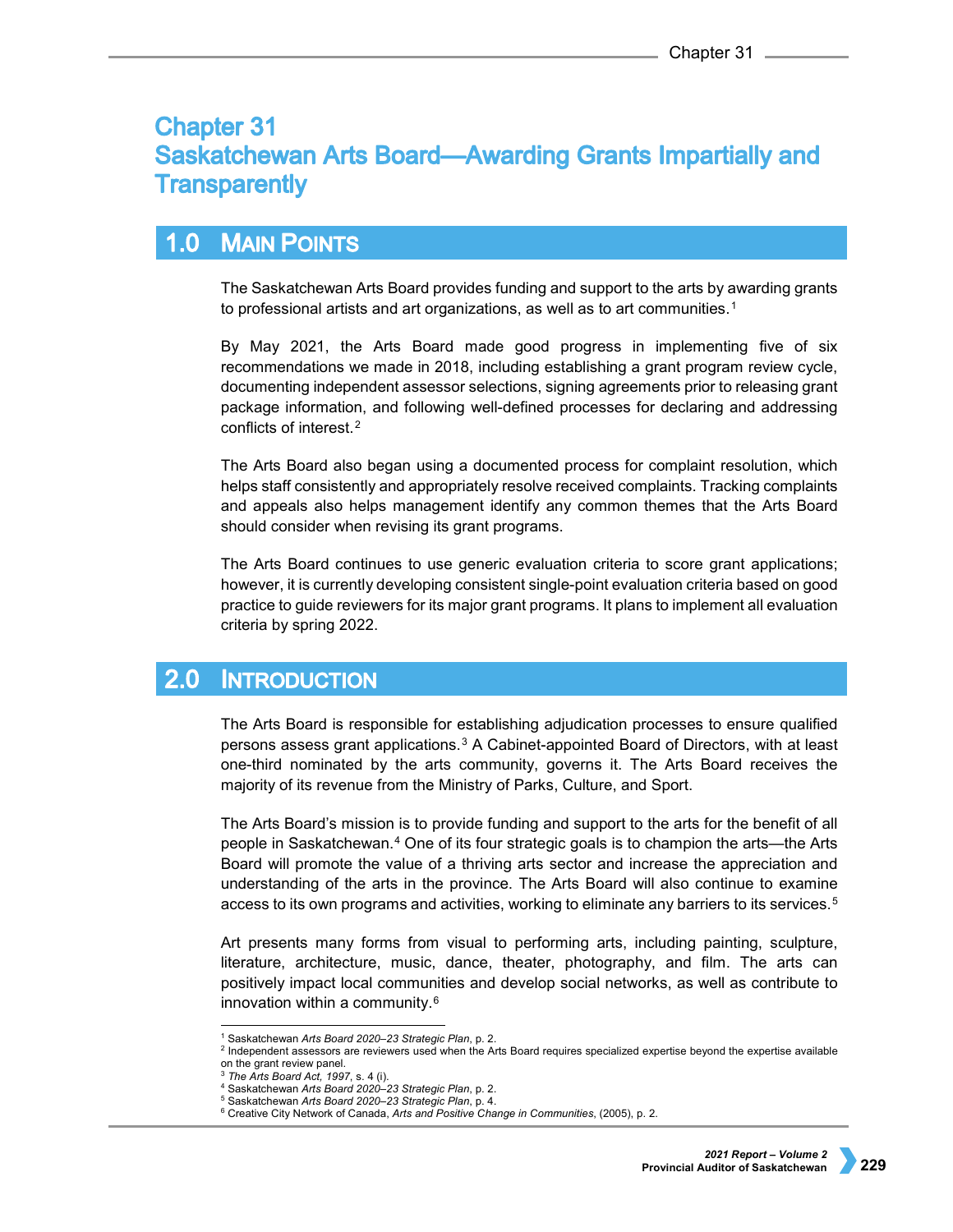Statistics Canada estimates the direct economic impact of culture products at \$913.9 million in Saskatchewan in 2019, or 1.2% of provincial GDP.[7](#page-1-0)

In 2019–20, Saskatchewan Arts Board funding impacted more than 200 communities all around the province. The number of communities, which received direct grants, increased by more than 15% with an additional 26 independent artists' program grants awarded.<sup>[8](#page-1-1)</sup> In 2020–21, the Arts Board budgeted grant expenses of \$6.2 million and actual expenses were \$6.2 million.

The Arts Board offers various programs through which it annually awards grants. Its major grant programs include: Artists in Communities, Artists in Schools, Independent Artists, Indigenous People's Art and Artists, Professional Arts Organization Program and SaskFestivals. $9 \text{ In } 2020-21$  $9 \text{ In } 2020-21$ , the Arts Board added a one-time grant program called the Special Initiatives Fund to strengthen organizational responsiveness, resilience and operational effectiveness within the arts community.[10](#page-1-3)

#### $2.1$ **Focus of Follow-Up Audit**

This chapter describes our follow-up audit of management's actions on the six recommendations we made in our *2018 Report – Volume 2*, Chapter 22, about the Saskatchewan Arts Board's processes to award grants impartially and transparently.[11](#page-1-4)

To conduct this audit engagement, we followed the standards for assurance engagements published in the *CPA Canada Handbook—Assurance* (CSAE 3001). To evaluate the Arts Board's progress toward meeting our recommendations, we used the relevant criteria from the original audit. The Arts Board's management agreed with the criteria in the original audit.

In performing this follow-up audit, we interviewed Arts Board's staff responsible for awarding grants impartially and transparently. We examined management's grant policies and records that included program review meeting notes, guidance for scoring grant applications, documentation on tracking complaints, and their resolution for its major grant programs. We tested samples of grant panel reviews and examined the appropriateness of its evaluation criteria for scoring and ranking grant applications*.*

#### **STATUS OF RECOMMENDATIONS**  $3.0<sub>1</sub>$

This section sets out each recommendation including the date on which the Standing Committee on Public Accounts agreed to the recommendation, the status of the recommendation at May 31, 2021, and the Saskatchewan Arts Board's actions up to that date.

<span id="page-1-0"></span><sup>&</sup>lt;sup>7</sup> www150.statcan.gc.ca/n1/daily-guotidien/210527/t001b-eng.html (6 July 2021).

<span id="page-1-1"></span><sup>8</sup> Saskatchewan Arts Board *2019–20 Annual Report*, pp. 43 and 57.

<sup>9</sup> [www.sk-arts.ca/menu/grants/grants-by-type/artists.html](https://www.sk-arts.ca/menu/grants/grants-by-type/artists.html) (2 June 2021).

[www.sk-arts.ca/files/funding/packages/SPIF\\_Guidelines\\_2020-06-23.pdf](http://www.sk-arts.ca/files/funding/packages/SPIF_Guidelines_2020-06-23.pdf) (2 June 2021).

<span id="page-1-4"></span><span id="page-1-3"></span><span id="page-1-2"></span><sup>&</sup>lt;sup>11</sup> Find the original report regarding these recommendations at [www.auditor.sk.ca/publications/public-reports.](http://www.auditor.sk.ca/publications/public-reports) We reported the original audit work in *2018 Report – Volume 2*, Chapter 22, pp. 119–134. The audit assessed the 18-month period ending June 30, 2018.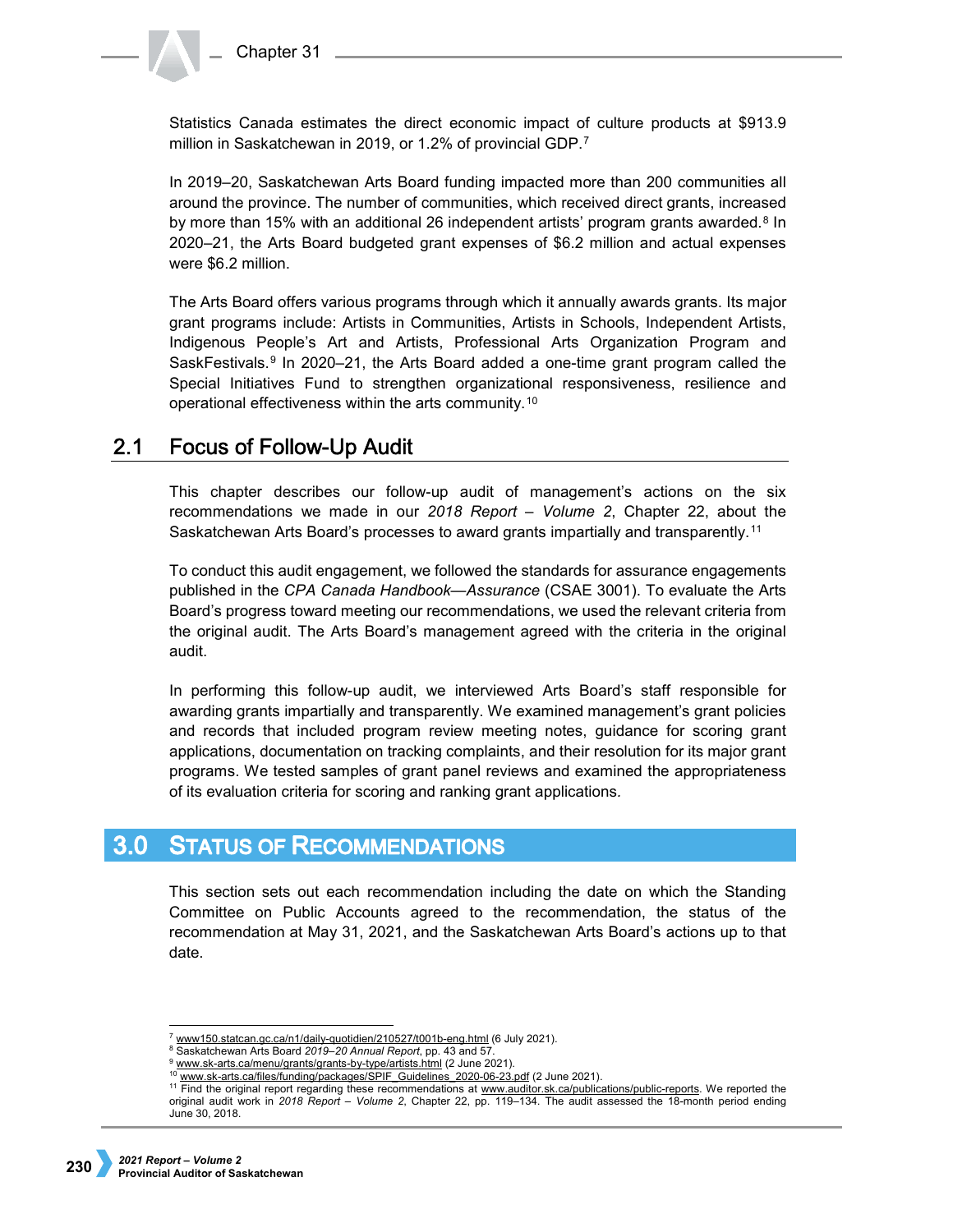#### $3.1$ **Grant Program Review Cycle Established**

*We recommended the Saskatchewan Arts Board establish the frequency of formal program reviews of its major grant programs. (2018 Report – Volume 2,*  p. 124, Recommendation 1; Public Accounts Committee agreement February 26, 2020*)*

# **Status**—Implemented

In February 2019, the Saskatchewan Arts Board established timing for six program reviews for its major grant programs that include: Artists in Communities, Artists in Schools, Independent Artists, Indigenous People's Art and Artists, Professional Arts Organization Program, and SaskFestivals.

The Arts Board maintains an up-to-date Grant Programs and Assessment Policy (effective December 2012 and last reviewed in September 2020), which defines the Chief Executive Officer's program review role.

Another policy establishes the timing for major grant programs' reviews. Created in February 2019, and updated in 2020, the Arts Board plans to update this policy annually. The Arts Board communicated policy updates to its staff in July 2020.

The Chief Executive Officer approves and maintains all policies, including leading the process to periodically review grant programs for their artistic impact and overall effectiveness, and advising the Board on the findings or on any proposed grant program changes.

The Arts Board did not conduct any formal program reviews in 2020 or 2021. It completed its last formal program reviews between 2015–16 and 2018–19. Based on its program review cycle, it expects to start its next formal program reviews in 2023. Each program follows a different review cycle. For example, the Arts in Communities and Artists in Schools programs follow a 12-year review cycle while the Independent Artists and Indigenous People's Art and Artists programs follow a 10-year review cycle.

In between formal reviews, Arts Board staff regularly discuss program updates for its major grant programs. We found evidence of these discussions in the monthly minutes of the Arts Board's program staff meetings. For example, meeting discussions held on March 16, 2021, covered updating the evaluation criteria for the Independent Artists program and standardizing evaluation criteria used for the Indigenous People's Art and Artists program.

Having established program review cycles fosters program effectiveness and helps maintain transparent and accessible programs and services to artists.

#### $3.2<sub>2</sub>$ Use and Selection of Independent Assessors Documented

*We recommended the Saskatchewan Arts Board set out, in writing, its process to use and select independent assessors when awarding grants.* 

*(2018 Report – Volume 2*, p. 126, Recommendation 2; Public Accounts Committee agreement February 26, 2020)

**Status**—Implemented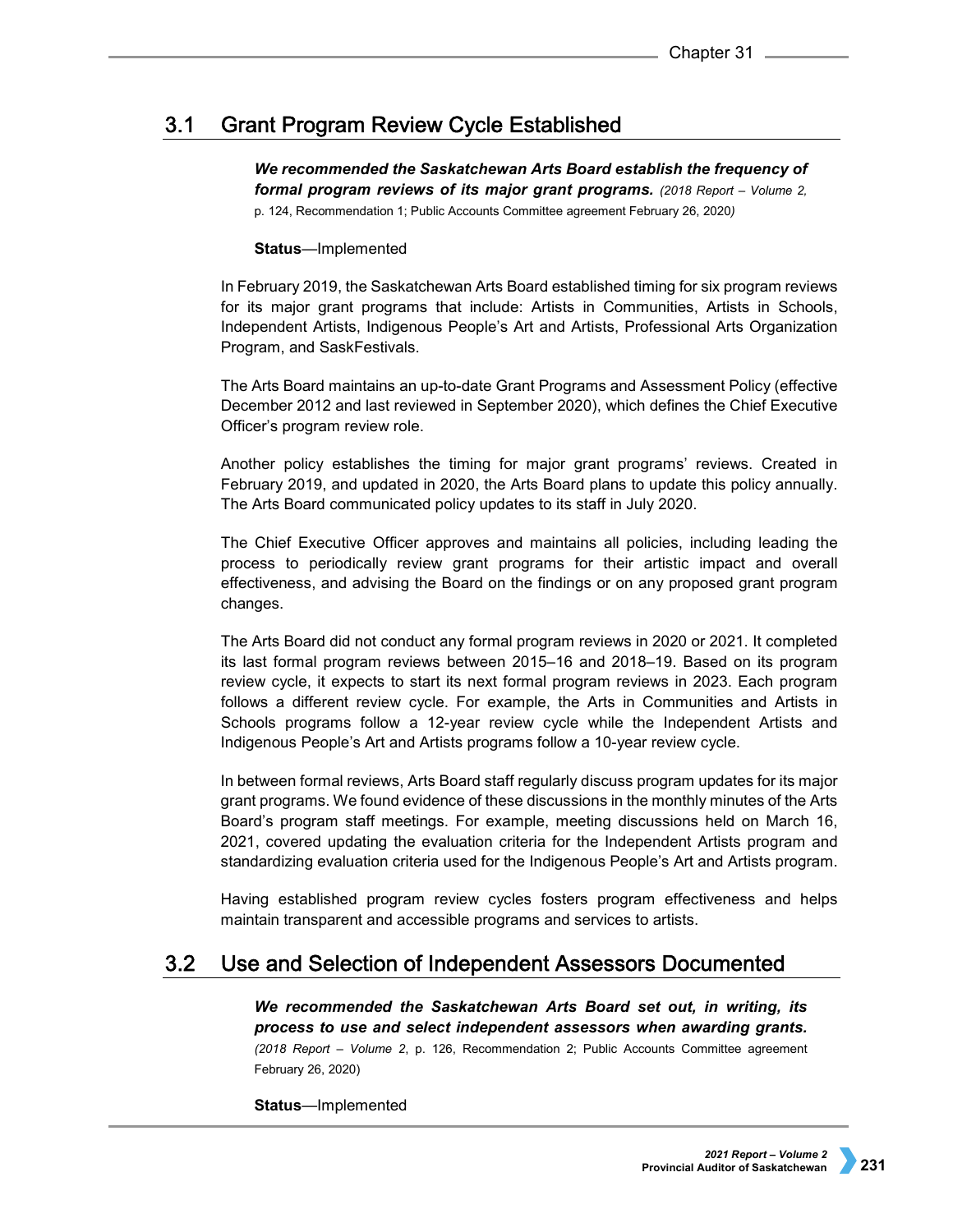In February 2019, the Saskatchewan Arts Board set out, in writing, its process to select and use independent assessors when awarding grants.

The guidance on the process to select and use independent assessors (i.e., experts in an artistic medium) is set out in the Arts Board's policy. The Arts Board's website also provides some guidance on the use of independent assessors for applications requiring specialized expertise beyond the scope of the grant review panels.

Arts Board staff make recommendations to the Chief Executive Officer for approval of independent assessors.

The Arts Board used two independent assessors in the 12 months ended May 2021. We tested one independent assessor and found the selection process aligned with policy. The Arts Board staff (i.e., program consultant) appropriately selected the independent assessor and sufficiently documented the rationale for their selection. The Chief Executive Officer duly approved selection of the independent assessor prior to the Arts Board staff providing grant application packages to the assessor.

Documenting selection and use of independent assessors enhances transparency of the Arts Board's processes to award grants.

## $3.3<sub>2</sub>$ Reviewer Agreements Signed Prior to Access to Grant **Application Packages**

*We recommended the Saskatchewan Arts Board obtain signed agreements from evaluators before releasing grant application packages to them. (2018 Report – Volume 2,* p. 128, Recommendation 3; Public Accounts Committee agreement February 26, 2020)

**Status**—Implemented

In February 2019, the Saskatchewan Arts Board defined its reviewer agreement process to confirm receipt of signed agreements prior to releasing grant application packages to reviewers.

The Arts Board's policy sets out the process to confirm receipt of signed agreements. Grant panel reviewers are required to sign agreements (including declaring conflicts of interest) before the Arts Board gives them access to the grant application packages (i.e., meeting materials including applications). Each reviewer agreement includes reviewer terms (e.g., assessment definitions, review panel manual, conflict of interest, confidentiality assessment criteria, processes, and conduct).

We tested six panel reviewers and one independent assessor and found all seven signed agreements. The signed agreements were received prior to the Arts Board releasing grant application packages.

Requiring receipt of a signed agreement from reviewers prior to sharing confidential information minimizes the risk of reviewers potentially disclosing confidential information or not promptly declaring potential conflicts of interest.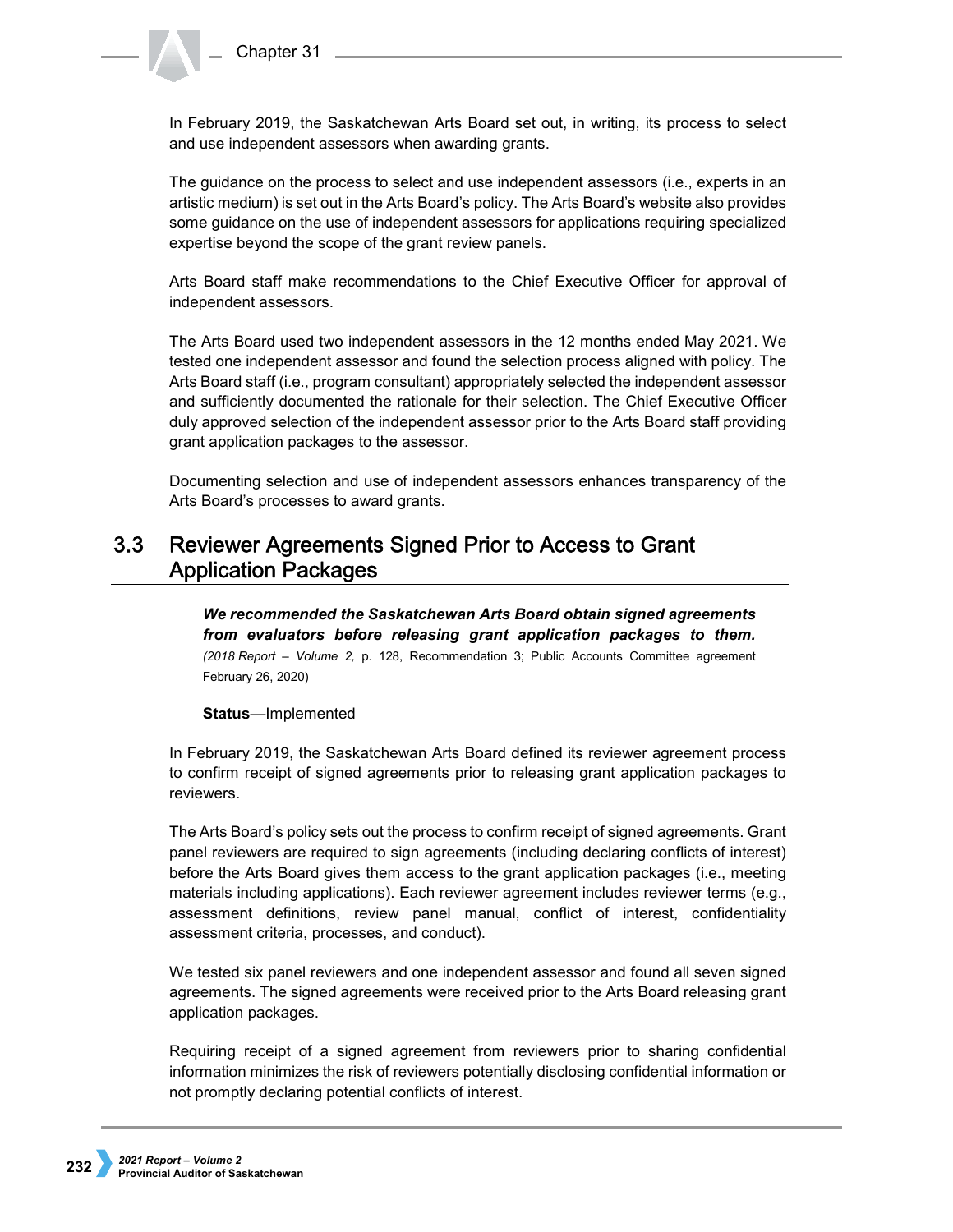## $3.4$ **Conflicts of Interest Clearly Defined and Declaration Process** Followed

*We recommended the Saskatchewan Arts Board record the time of day the person with a declared conflict of interest left and returned to a grant adjudication session. (2018 Report – Volume 2,* p. 128, Recommendation 4; Public Accounts Committee agreement February 26, 2020)

## **Status**—Implemented

The Saskatchewan Arts Board documented its handling of conflicts of interest in its panel review meetings, as well as recorded when the reviewer with a declared conflict of interest left and returned to a grant decision meeting.

The Arts Board's Reviewer Agreement template and policy require panel-review meeting minutes to include the time a reviewer in a conflict of interest left and returned to the meeting.

The Arts Board's Review Panel Manual includes sufficient guidance for reviewers to disclose to the program consultant any possible conflict of interest related to any application as soon as they become aware of it. The Review Panel Manual defines both direct (e.g., financially benefits, immediate family involved) and indirect conflicts of interest (e.g., factors exist making objective evaluation difficult, for instance where a reviewer has a family member involved in the application or organization, but as a non-principal artist or arts professional with no control over that activity). The manual also defines perceived conflicts of interest (e.g., where an outsider believes the reviewer would find it difficult to be objective or where a reviewer is a former employee, or holds a membership in a professional association, who is an applicant).

Arts Board staff chair panel-review sessions and facilitate objective discussions between panel reviewers. In our observation of a panel-review session, we found conflicts of interest were discussed at the beginning of the meeting.

We assessed 19 sets of panel-review meeting minutes and determined all contained a section or discussion on conflicts of interest. We tested four panel-review meeting minutes with declared conflicts and found staff sufficiently documented handling of declared conflicts of interest in compliance with the Arts Board's internal policies. For example, the minutes appropriately documented disclosure of conflicts of interest, and how the conflicts were handled (e.g., excused individual from related deliberations because of a potential conflict or impartiality).

Of the four minutes with declared conflicts we tested:

- Two panel-review meeting minutes included the time persons with declared conflicts left and returned to the meetings.
- $\triangleright$  One noted no direct conflict of interest however the reviewer could discuss the organization but not rate an applicant. This aligns with the requirements in the policy.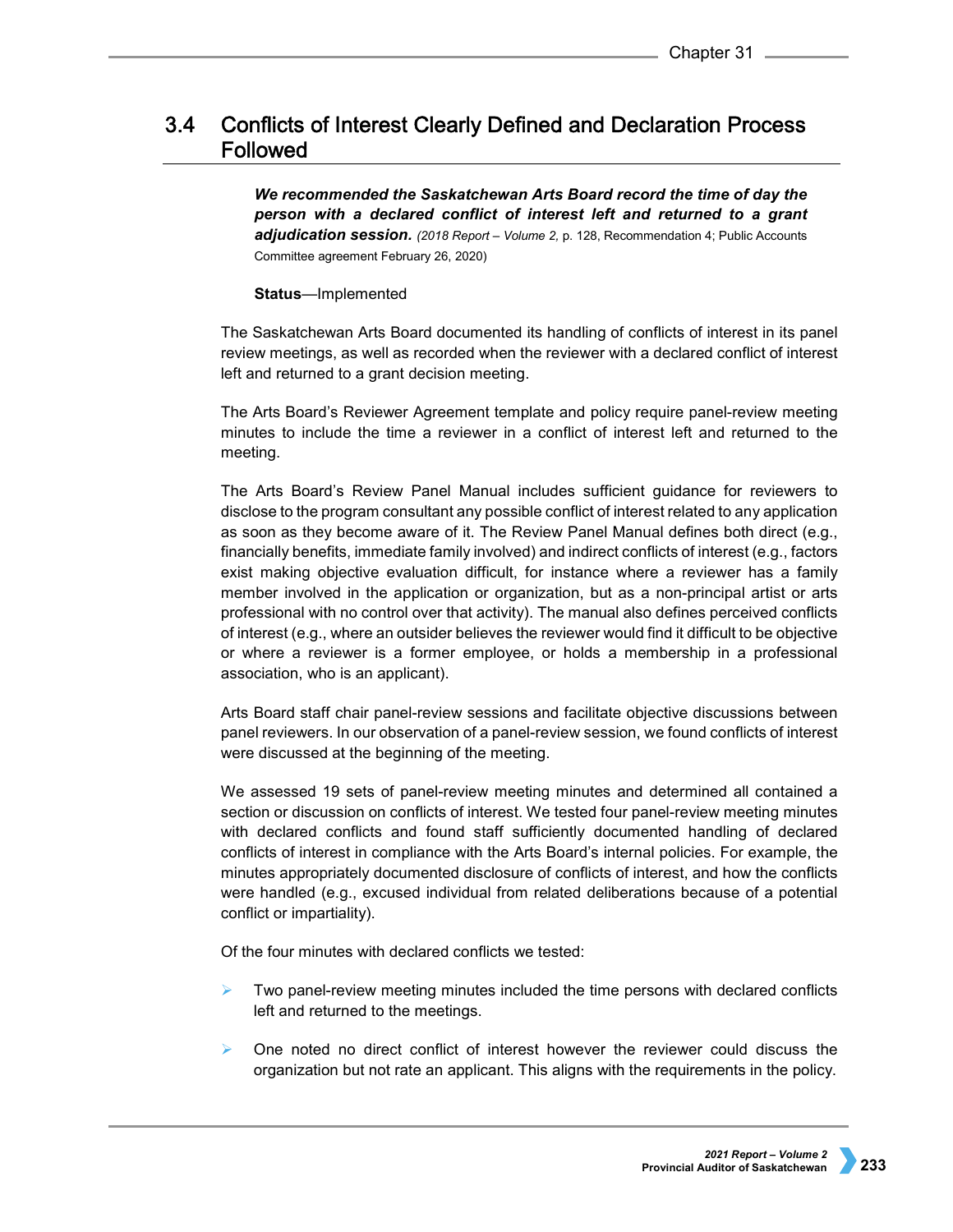For the last one, while the meeting's minutes noted the time the reviewer left, it did not record the reviewer's return time to the meeting. However, the minutes marked that the reviewer withdrew from the decision meeting for that application when they declared a conflict; we deemed this reasonable.

Recording in the minutes the time individuals with potential conflicts or impartiality leave and return to the meeting helps organizations show declared conflicts (real or perceived) are handled appropriately and impartial discussions occurred.

### $3.5$ **Application Evaluation Criteria in Place, But More Guidance Needed on Scoring Applications**

*We recommended the Saskatchewan Arts Board give evaluators detailed written guidance about scoring grant applications against evaluation criteria, and make its guidance available to applicants.* (2018 Report – Volume 2, p. 132, Recommendation 5; Public Accounts Committee agreement February 26, 2020)

**Status**—Partially Implemented

At May 31, 2021, the Saskatchewan Arts Board is in the process of updating its written guidance about scoring applications using single-point evaluation criteria.

The Arts Board continues to use generic evaluation criteria that was in place at the time of our original audit in 2018. It is currently developing consistent single-point evaluation criteria to guide reviewers for its major grant programs in line with good practice. Singlepoint evaluation criteria include minimal descriptions and single ranking points (i.e., description exists for meeting expectations).[12](#page-5-0)

In May and June 2019, the Arts Board did research on good practices that informed the Arts Board's development of single-point evaluation criteria for its grant programs. The Arts Board was unable to complete its criteria development in 2020 due to COVID-19. In the spring of 2021, the Arts Board planned to implement its single-point evaluation criteria for some of its programs (e.g., Independent Artists, Indigenous People's Art and Artists) with full implementation to all programs by spring 2022.

Having well documented evaluation criteria and guidance for reviewers decreases the risk of ad-hoc and inconsistent grant application evaluation which may result in the Arts Board providing grants to unmerited applicants.

#### **Complaints Resolution and Tracking in Place**  $3.6$

*We recommended the Saskatchewan Arts Board track receipt and resolution of complaints about its grant programs. (2018 – Volume 2,* p. 134, Recommendation 6; Public Accounts Committee agreement February 26, 2020)

**Status**—Implemented

<span id="page-5-0"></span> $12$  Single-point evaluation criteria (rubric) outlines the standard expectations for an application using columns on either side to comment on how the application did not meet or exceed the criteria.